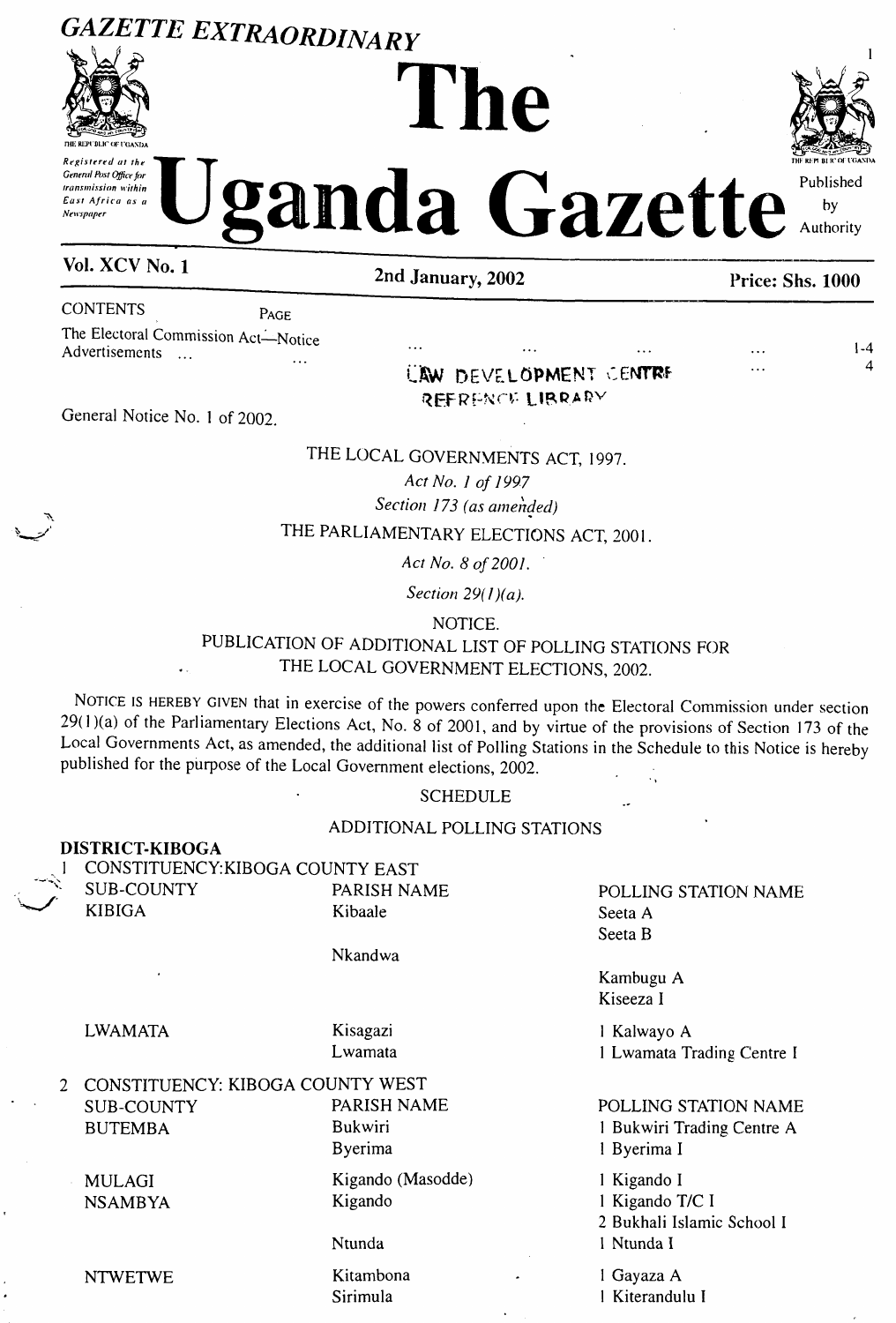#### **DISTRICT: MUBENDE**

- 1 CONSTITUENCY: BUSUJJU COUNTY<br>SUB-COUNTY PARISH NAME SUB-COUNTY MALANGALA Zigoti/Kyengeza
- 2 CONSTITUENCY: BUWEKULA COUNTY SUB-COUNTY BAGEZA PARISH NAME Nabikakala Ntungamo

KASAMBYA Kabalungi

Kabbo

Kisekende

Kasambya Kigando Kirume Muyinayina Lusiba

#### 3 CONSTITUENCY: KASANDA COUNTY NORTH

| SUB-COUNTY           | PARISH NAME     |
|----------------------|-----------------|
| <b>BUKUYA</b>        | Mundadde        |
| <b>KASANDA</b>       | Kyabalanzi      |
| <b>SSEKANYONYI</b>   | Busunju         |
| MITYANA TOWN COUNCIL | Mityana South   |
|                      | Mityana Central |
|                      | Mityana East    |

#### **DISTRICT: KAYUNGA**

| 1 CONSTITUENCY: NTENJERU NORTH |                  |  |
|--------------------------------|------------------|--|
| SUB-COUNTY                     | PARISH NAME      |  |
| <b>BUSAANA</b>                 | Kasana           |  |
| KAYUNGA T.C.                   | <b>Bukolooto</b> |  |

2 CONSTITUENCY: NTENJERU SOUTH SUB-COUNTY PARISH NAME NAZIGO Natteta

#### **DISTRICT: MAYLGE**

|                           | 1 CONSTITUENCY: BUNYA SOUTH |             |                          |
|---------------------------|-----------------------------|-------------|--------------------------|
| $\mathbf{L} = \mathbf{L}$ | SUB-COUNTY                  | PARISH NAME | POLLING STATION NAME     |
|                           | <b>MALONGO</b>              | Malongo     | 1 Nango Primary School I |
|                           |                             |             |                          |

| 2 CONSTITUENCY: BUNYA WEST |             |                           |
|----------------------------|-------------|---------------------------|
| SUB-COUNTY                 | PARISH NAME | POLLING STATION NAME      |
| <b>BAITAMBOGWE</b>         | Wabulungu   | 1 Wabulungu Trading Centr |

#### **DISTRICT: SIRONKO**

| CONSTITUENCY: BUDADIRI WEST |                        |                |
|-----------------------------|------------------------|----------------|
| SUB-COUNTY                  | PARISH NAME            | POLLING STAT   |
| <b>BUYOBO</b>               | Bukimenya              | 1 Bunahembe G  |
| <b>BUTEZA</b>               | <b>Bugambi</b>         | 1 Bugambi Prim |
| SIRONKO T/C                 | <b>Industrial Ward</b> | 1 Ginnery I    |
|                             |                        |                |

POLLING STATION NAME <sup>1</sup> Zigoti/Nawanga I

POLLING STATION NAME <sup>1</sup> Mugungulu/Nabukakala <sup>I</sup> <sup>1</sup> Ntungamo A/Kasaana <sup>I</sup>

<sup>1</sup> Gayaza <sup>I</sup>

 Kasasa Primary School / Kasasa <sup>1</sup> Kisongora Primary School <sup>1</sup> Nakawala Primary School <sup>I</sup> Kasambya S/C Hqrs C <sup>I</sup> Buwata B/Kigando <sup>1</sup> Rubona I Muyinayina P/Sc A/Kilolero <sup>I</sup> Kyamuguluma <sup>I</sup> Katega/Kitawuluzi/Katega

#### POLLING STATION NAME

 Katungo/Kamusenene A <sup>I</sup> Kyabakulungo Busunju Central A Kiweesa/Kikumambogo A Agip/Kampala Road A <sup>I</sup> Busimbi Gombolola Area A

POLLING STATION NAME <sup>1</sup> Busaana A <sup>1</sup> Kamunye A

POLLING STATION NAME <sup>1</sup> Nazigo II A

POLLING STATION NAME <sup>1</sup> Wabulungu Trading Centre I

**TION NAME**  $C.S I$ nary School I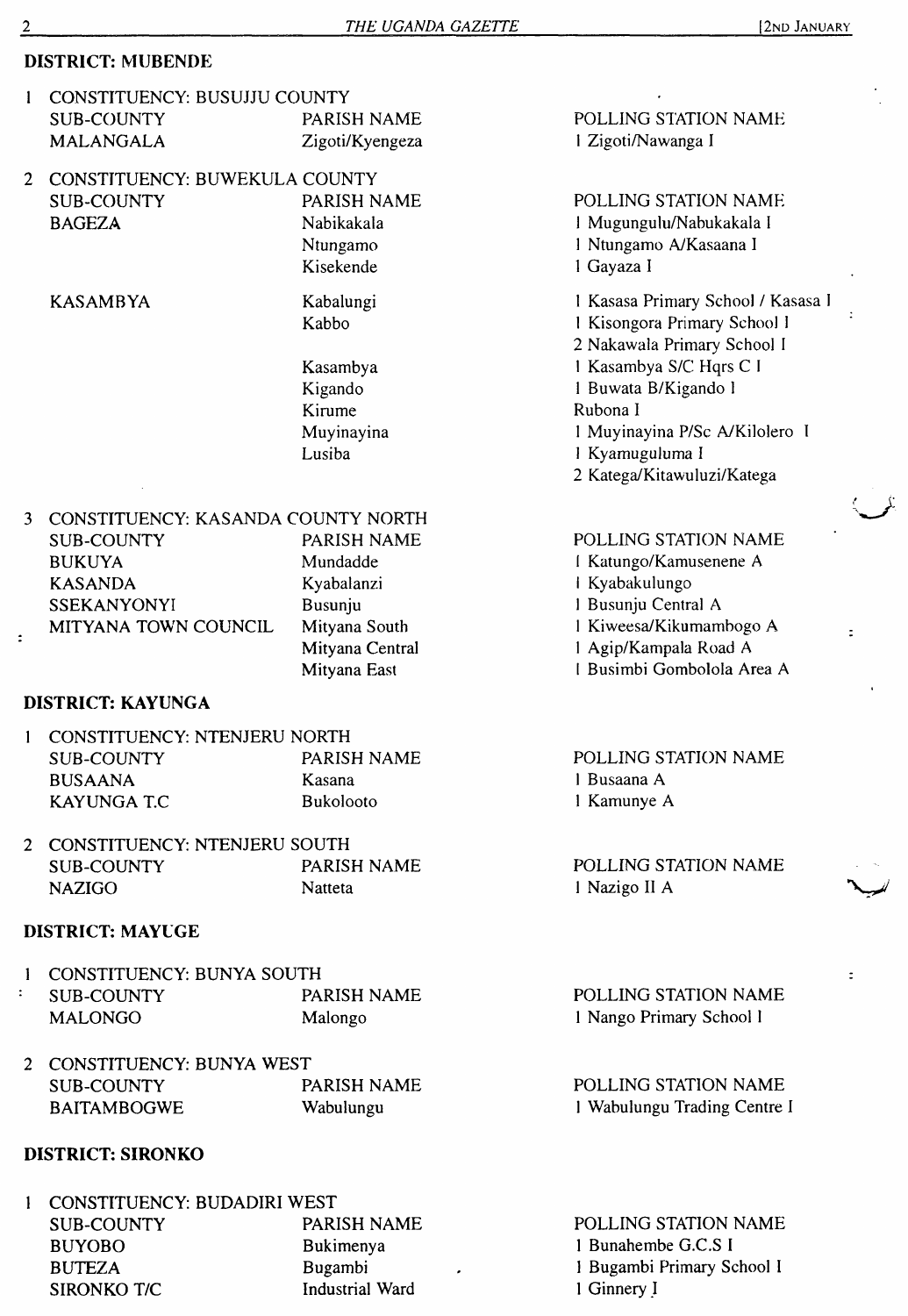- 2 CONSTITUENCY BUDADIRI EAST<br>SUB-COUNTY PARISH NAME SUB-COUNTY BUHUNGU Bumalimba BUTANDIGA Butandiga
- 3 CONSTITUENCY: BULAMBULI COUNTY<br>SUB-COUNTY PARISH N. PARISH NAME BUKHALU Bukhalu

#### **DISTRICT: WAKISO**

- <sup>1</sup> CONSTITUENCY: BUSIRO COUNTY EAST SUB-COUNTY PARISH NAME NSANGI (MUKONO) Kyengera
- 2 CONSTITUENCY: SUB-COUNTY KATABI BUSIRO COUNTY SOUTH PARISH NAME Kabaale Nkumba
- 3 CONSTITUENCY ENTEBBE MUNICIPALITY<br>SUB-COUNTY PARISH NAM
- PARISH NAME DIVISION B 1 Kigungu Kiwafu
- 4 CONSTITUENCY: KYADONDO COUNTY SUB-COUNTY KIRA PARISH NAME Kireka

POLLING STATION NAME <sup>1</sup> Buhungu Health Centre A <sup>1</sup> Bunabususu II A

POLLING STATION NAME <sup>1</sup> Bukhalu Primary School A

POLLING STATION NAME <sup>1</sup> Kyengera II

POLLING STATION NAME <sup>1</sup> Kitubulu B <sup>I</sup> Abaita Ababiri BI

POLLING STATION NAME Kigungu P.S/Kigungu Central B. Nakiwogo/Lugonjo II A Kiwafu West A

POLLING STATION NAME Kireka A <sup>1</sup> Kireka A II Kireka A III Kireka B <sup>1</sup> Kireka B II Kireka C <sup>I</sup> Kamuli B <sup>I</sup> Kamuli C <sup>I</sup> Kamuli C II Namataba A <sup>I</sup> 2 Kito <sup>I</sup>

POLLING STATION NAME Kagoma B <sup>I</sup> Kazo Central IV Nansana 7/8 III Nansana East II AB <sup>I</sup>

POLLING STATION NAME <sup>1</sup> Lubowa <sup>1</sup> <sup>1</sup> Masajja A <sup>I</sup> 2 Masajja B <sup>I</sup> <sup>I</sup> Kisigula I

POLLING STATION NAME <sup>1</sup> Kikyusa Playgound A <sup>I</sup> Namatogonya P/School A

Kirinya

Nansana

Mutundwe

CONSTITUENCY: KYADONDO COUNTY NORTH SUB-COUNTY PARISH NAME NABWERU Maganjo Nabweru

6 CONSTITUENCY: KYADONDO COUNTY SOUTH SUB-COUNTY PARISH NAME MAKINDYE Bunamwaya Masajja

#### **DISTRICT: LUWERO**

<sup>1</sup> CONSTITUENCY: BAMUNANIKA COUNTY SUB-COUNTY PARISH NAME KIKYUSA Kiziba ZIROBWE Ngalonkalu